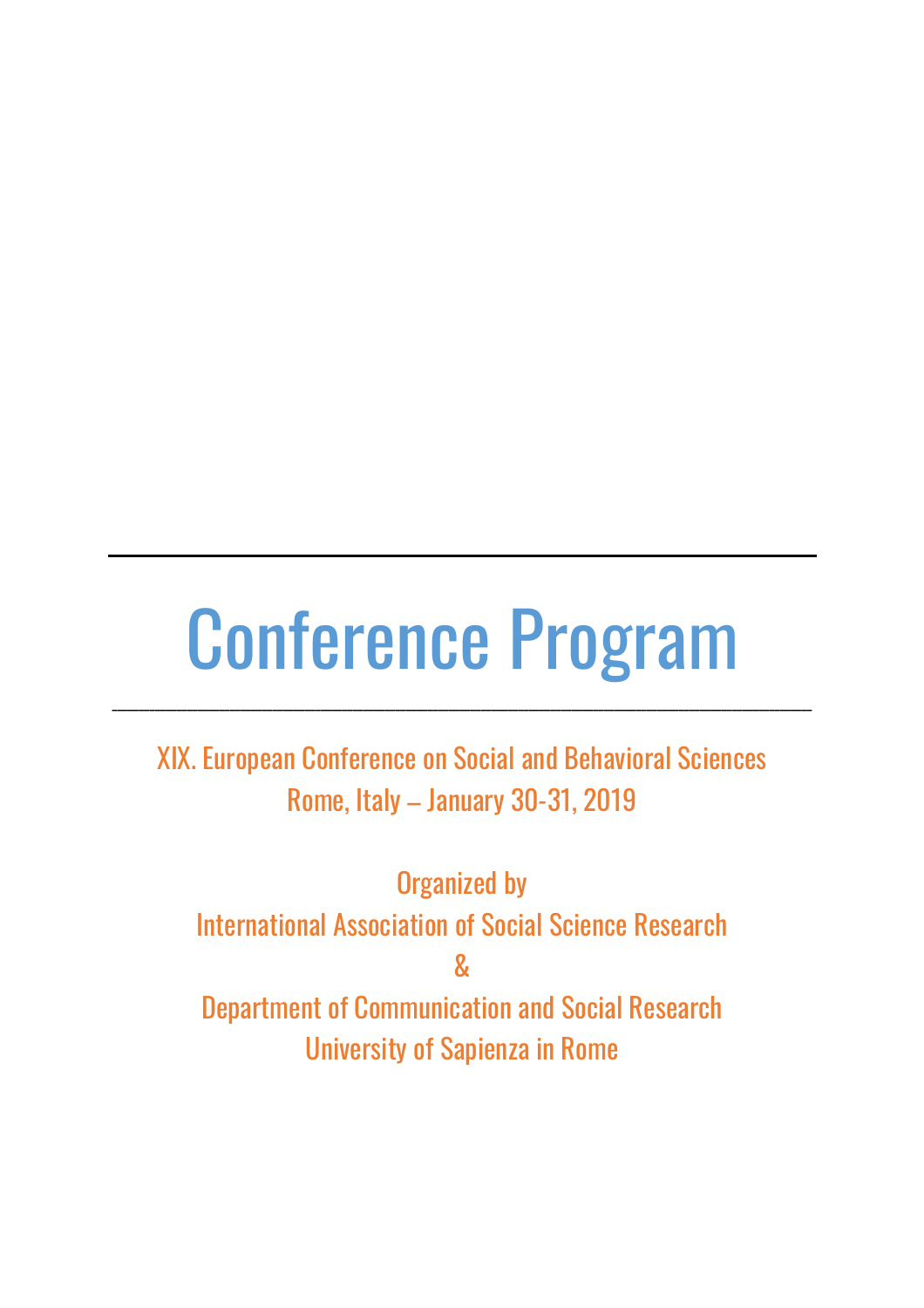#### ISBN Pending

#### © International Association of Social Science Research. All Rights Reserved. January 2019.

This work is subject to copyright. All rights are reserved by the Publisher, whether the whole or part of the material is concerned, specifically the rights of translation, reprinting, reuse of illustrations, recitation, broadcasting, reproduction on microfilms or in any other physical way, and transmission or information storage and retrieval, electronic adaptation, computer software, or by similar or dissimilar methodology now known or hereafter developed. Exempted from this legal reservation are brief excerpts in connection with reviews or scholarly analysis or material supplied specifically for the purpose of being entered and executed on a computer system, for exclusive use by the purchaser of the work. Duplication of this publication or parts thereof is permitted only under the provisions of the Copyright Law of the Publisher's location, in its current version, and permission for use must always be obtained from the Publisher. Violations are liable to prosecution under the respective Copyright Law. The use of general descriptive names, registered names, trademarks, service marks, etc. in this publication does not imply, even in the absence of a specific statement, that such names are exempt from the relevant protective laws and regulations and therefore free for general use. While the advice and information in this book are believed to be true and accurate at the date of publication, neither the authors nor the editors nor the publisher can accept any legal responsibility for any errors or omissions that may be made. The publisher makes no warranty, express or implied, with respect to the material contained herein.

http://www.iassr.org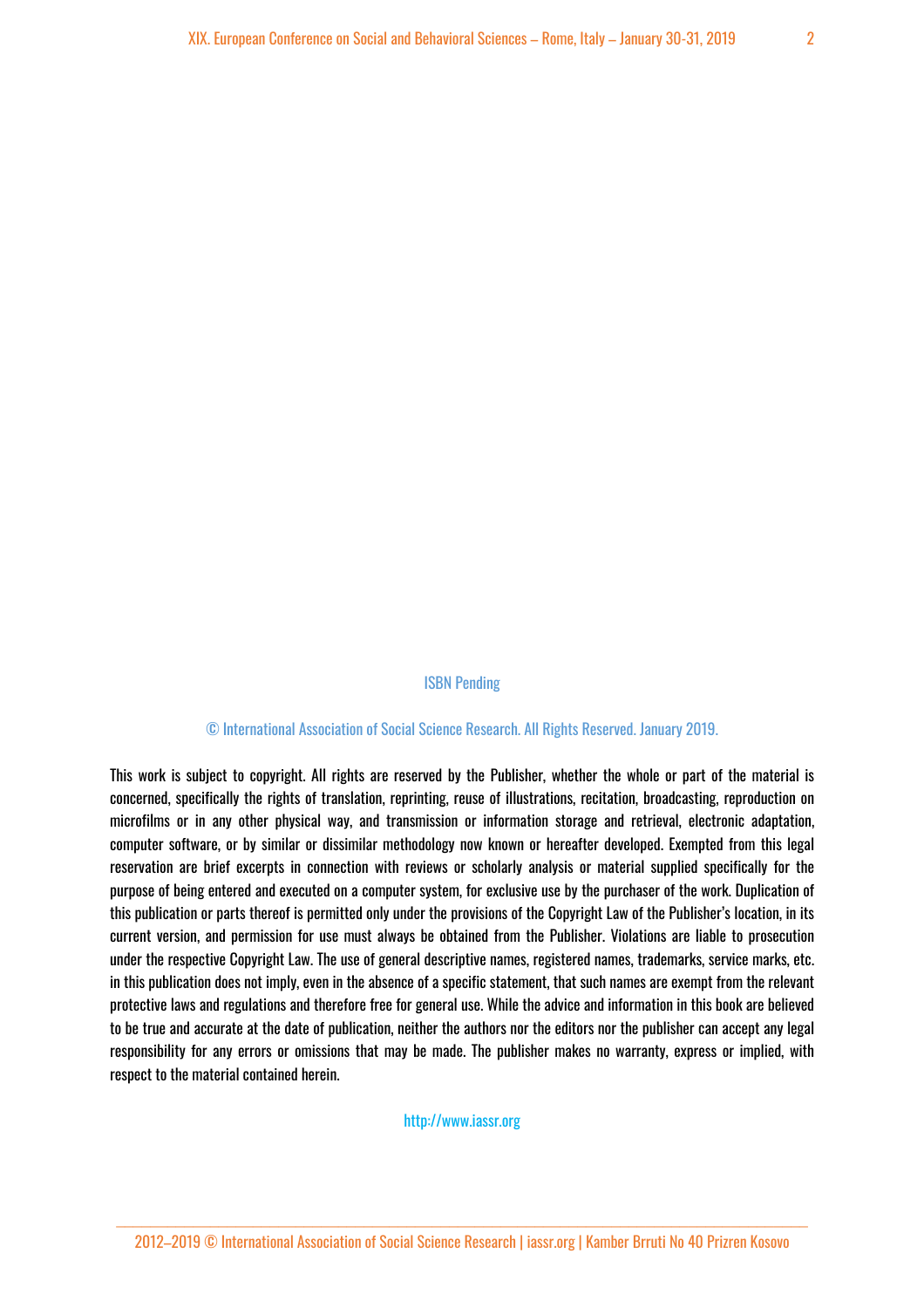## XIX. European Conference on Social and Behavioral Sciences

| Date:    | January 30, 2019 Wednesday                             |
|----------|--------------------------------------------------------|
| Venue:   | <b>Department of Communication and Social Research</b> |
|          | University of Sapienza in Rome                         |
| Address: | Via Salaria 113, 00198 Rome                            |

| <b>Conference Schedule</b> |                                       |
|----------------------------|---------------------------------------|
| <b>Welcome Speech</b>      | $09:00 - 09:30$                       |
| <b>Session 1</b>           | $09:30 - 11:00$                       |
| <b>Coffee Break</b>        | $11:00 - 11:30$                       |
| <b>Session 2</b>           | $11:30 - 13:30$                       |
| <b>Coffee Break</b>        | $13:30 - 14:00$                       |
| Session 3                  | $14:00 - 16:00$                       |
| Session 4                  | 15:00 - 17:00 (Virtual Presentations) |
|                            |                                       |

### **Conference Program**

| Session $1 -$ Room $1 - 09:30 - 11:00 -$ Sociology - Italian |  |  |  |  |
|--------------------------------------------------------------|--|--|--|--|
|--------------------------------------------------------------|--|--|--|--|

| <b>Chair: Giovanna Gianturco</b> |                                                                                             |
|----------------------------------|---------------------------------------------------------------------------------------------|
| 5051                             | Collective action and communication: Intercultural media in Italy                           |
|                                  | Andrea Villa                                                                                |
| 5052                             | Biocapitalism: The human engineering of organizations                                       |
|                                  | Roberta lannone                                                                             |
| 5087                             | Immigrant integration: sociological theory and core indicators                              |
|                                  | Patrizia Laurano, Giovanna Gianturco                                                        |
| 5089                             | To be "smart" today: "Smartness" and "smart city" through a sociological reflection         |
|                                  | Ilaria lannuzzi                                                                             |
| 5115                             | Why sustainability matters: Some sociological observations drawn from the findings of Peace |
|                                  | Research                                                                                    |
|                                  | Romina Gurashi                                                                              |
| 5130                             | The social map of Europe                                                                    |
|                                  | Mariateresa Gammone                                                                         |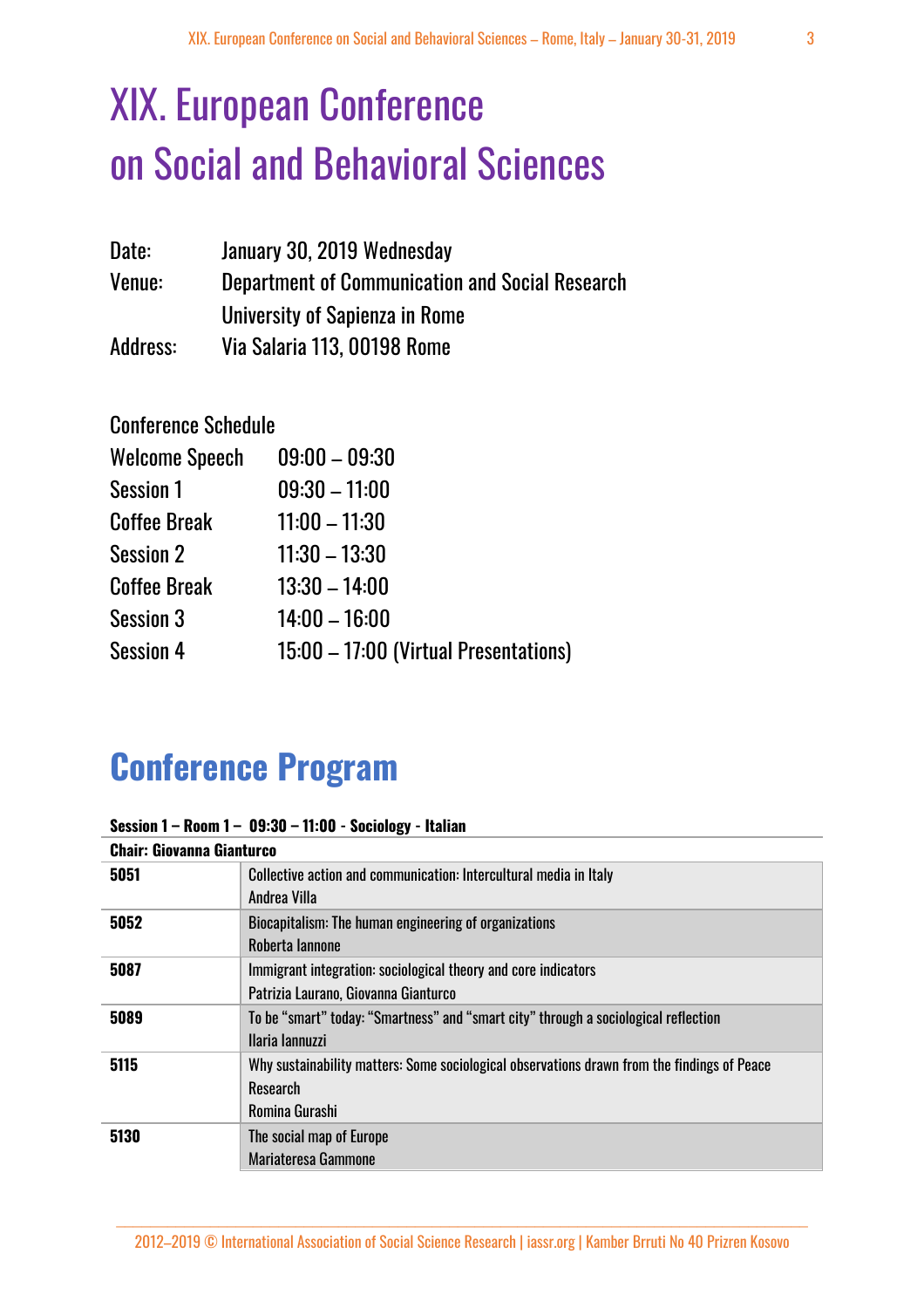| <b>Chair: Marzia Antenore</b> |                                                                                               |
|-------------------------------|-----------------------------------------------------------------------------------------------|
| 5086                          | Il 23% dei cittadini: Assessing the use of data in the last ten years of Italian MPs hansards |
|                               | Marzia Antenore, Donatella Liuzzi, Elisabetta Trinca, Giovanni Zagni                          |
| 5066                          | Italian families' changes in a transformation society                                         |
|                               | Veronica Pastori, Gabriella D'Ambrosio                                                        |
| 5054                          | The EU and Turkey at the Time of New Geopolitical Tendencies                                  |
|                               | Sezgin Mercan                                                                                 |
| 5095                          | Terrorism, Religious Identity and Immigration The #MuslimHusbandRocks social media campaign   |
|                               | Marica Spalletta, Nicola Ferrigni                                                             |
| 5096                          | Allarme sociale o allarmismo mediale? Il Caso Blue Whale (Social warning or media             |
|                               | scaremongering? The "Blue Whale" phenomenon)                                                  |
|                               | Nicola Ferrigni, Marica Spalletta                                                             |
| 5107                          | Democrats and Republicans: a comparison between the political communication of Obama and      |
|                               | <b>Trump</b>                                                                                  |
|                               | Gabriella D'Ambrosio, Erika De Marchis, Raffaella Gallo                                       |
| 5143                          | Identity and Populism in Turkey through Foreign Policy: The West As the Superior Mind         |
|                               | Aslı Ege                                                                                      |

**Session 1 – Room 2 – 09:30 – 11:00 - Sociology - English**

#### **Session 1 – Room 3 – 09:30 – 11:00 - Communication/Sociology – English**

| <b>Chair: Giovanni Brancato</b> |                                                                                             |  |
|---------------------------------|---------------------------------------------------------------------------------------------|--|
| 5041                            | The Perception of Meritocracy in Turkey; Culture and Myths of Social Mobility               |  |
|                                 | <b>Canan Cetin</b>                                                                          |  |
| 5097                            | Tinder as a technological platform and dating apps as catalysts for social representations. |  |
|                                 | Fabio Ciammella, Marco Antonutti, Elvira Celardi, Amine Mohamed Khaddar                     |  |
| 5101                            | A Neural Network Approach for Estimating The Duation of The Term in Textile                 |  |
|                                 | Aysegul Kaya                                                                                |  |
| 5119                            | Refugee and Migrant Students: Reflections on Higher Education                               |  |
|                                 | Gulsah Tasci                                                                                |  |
| 5122                            | The medicine on the screen. The Italian Tv show: Elisir                                     |  |
|                                 | Giovanni Brancato                                                                           |  |
| 5136                            | Sintonized on Hypertelevision: The multimedial and partcipatory television in Spain         |  |
|                                 | Grazia Quercia                                                                              |  |

#### **Session 1 – Room 4 – 09:30 – 11:00 - Multidisciplinary - Italian**

| <b>Chair: Gennaro Punzo</b> |                                                                                                         |  |
|-----------------------------|---------------------------------------------------------------------------------------------------------|--|
| 5016                        | Pedagogist                                                                                              |  |
|                             | Vanessa Corallino                                                                                       |  |
| 5061                        | The role of citizen participation in the regeneration of "Piazza Testaccio" in the historical centre of |  |
|                             | <b>Rome</b>                                                                                             |  |
|                             | Cinzia Barbara Bellone, Paolo Trevisani, Antonio Colonna                                                |  |
| 5063                        | Smart city: a sociological perspective of the urban vision                                              |  |
|                             | Melissa Sessa                                                                                           |  |
| 5100                        | The institutional communication of the universities on the social network: to involve and to            |  |
|                             | communicate                                                                                             |  |
|                             | Alessandra Palermo                                                                                      |  |
| 5110                        | Factors influencing waste management system: a case study from Italy                                    |  |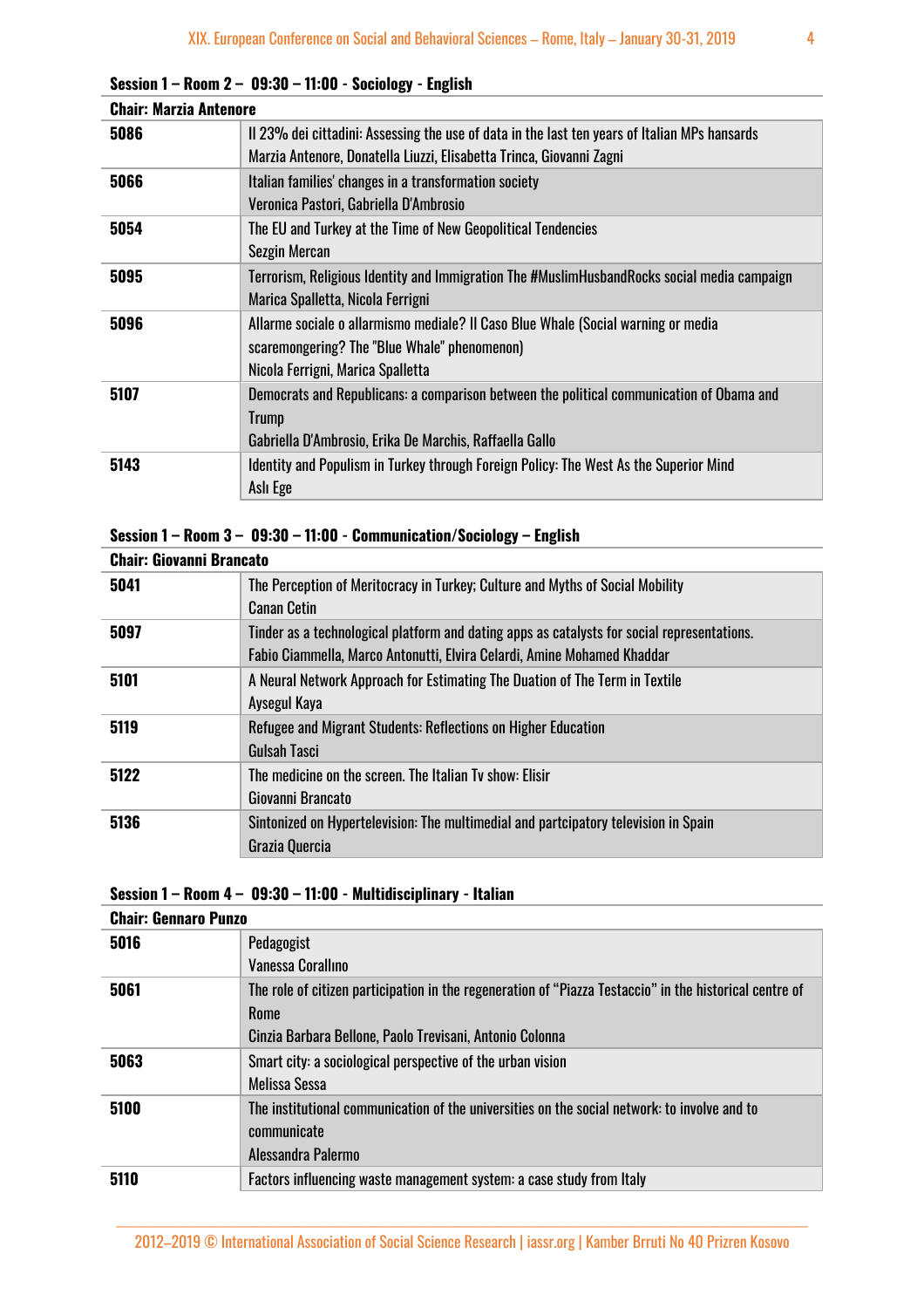|      | Gaetano Musella, Gennaro Punzo, Rosalia Castellano                                              |
|------|-------------------------------------------------------------------------------------------------|
| 5111 | European Funds and Employment Convergence at a Regional Level                                   |
|      | Gennaro Punzo, Musella Gaetano                                                                  |
| 5149 | The social impact of university studies: academic success and relation between Universities and |
|      | <b>Professions</b>                                                                              |
|      | Giuseppe Carci, Cecilia Bibbò                                                                   |

#### **Session 1 – Room 5 – 09:30 – 11:00 - Sociology – English**

| <b>Chair: Erica Antonini</b> |                                                                                                  |  |
|------------------------------|--------------------------------------------------------------------------------------------------|--|
| 5062                         | The Neet Universe between "the End of Labor" and the Crisis in Education                         |  |
|                              | Erica Antonini                                                                                   |  |
| 5085                         | Where is trust? A focus on trust in institutions: a cross-national comparison in Europe          |  |
|                              | Maria Paola Faggiano, Isabella Mingo                                                             |  |
| 5091                         | Mental Aspects of Sexual Functioning in Homosexual Men in Norway                                 |  |
|                              | Henrik Berger Leirtun, Ric Lugo, Rupert Whitaker                                                 |  |
| 5094                         | The threat of authoritarian personality. Deaths of despair and rise of intolerance in USA        |  |
|                              | Vito Marcelletti                                                                                 |  |
| 5137                         | Evaluative research and Case Stud : An assessment of social infrastructure                       |  |
|                              | Veronica Lo Presti, Elvira Celardi, Maria Dentale                                                |  |
| 5142                         | Sleep, health and physical activity. An ecological and postdisciplinary perspective              |  |
|                              | Alessandro Porrovecchio                                                                          |  |
| 5078                         | The Socio-Political Crisis in the Thirties of XX Century and the one in our Time: A Sociological |  |
|                              | <b>Comparison</b>                                                                                |  |
|                              | Andrea Millefiorini                                                                              |  |
|                              |                                                                                                  |  |

|  |  | Session 2 – Room 1 – 11:30 – 13:30 - Communication/Cultural Studies – English |  |
|--|--|-------------------------------------------------------------------------------|--|
|--|--|-------------------------------------------------------------------------------|--|

| <b>Chair: Silvia Leonzi</b> |                                                                                                      |
|-----------------------------|------------------------------------------------------------------------------------------------------|
| 5015                        | <b>Beyond Post Modernism and Orientalism</b>                                                         |
|                             | <b>Senem Gungor</b>                                                                                  |
| 5092                        | The statistics of 2018 Italian Digital Campaign: Posting activity of the parties on Facebook and the |
|                             | political engaged audience                                                                           |
|                             | Simone Sallusti, Raffaella Gallo                                                                     |
| 5093                        | Digital culture at school. A survey on digital skills of Italian teachers                            |
|                             | <b>Ida Cortoni</b>                                                                                   |
| 5105                        | The fake news journey. A transmedia approach to disinformation                                       |
|                             | Lorenzo Ugolini, Giovanni Ciofalo, Silvia Leonzi                                                     |
| 5114                        | Architectural Restitution and Structural Analysis of the Monumental Entrance Structure of Ancient    |
|                             | Temple P in Side, Turkey                                                                             |
|                             | Gamze Kaymak Heinz, Ali Etemadi                                                                      |
| 5121                        | Art and architecture angles in action films as symbols of human achievement, global civilisation and |
|                             | cultural motives to save the planet                                                                  |
|                             | <b>Konrad Gunesch</b>                                                                                |
|                             |                                                                                                      |

#### **Session 2 – Room 2 – 11:30 – 13:30 - Finance/Business Administration - English**

| <b>Chair: Marco Rossi</b> |                                              |
|---------------------------|----------------------------------------------|
| 5044                      | The Role of Banks in Entrepreneurial Finance |
|                           | Ciydem Catak                                 |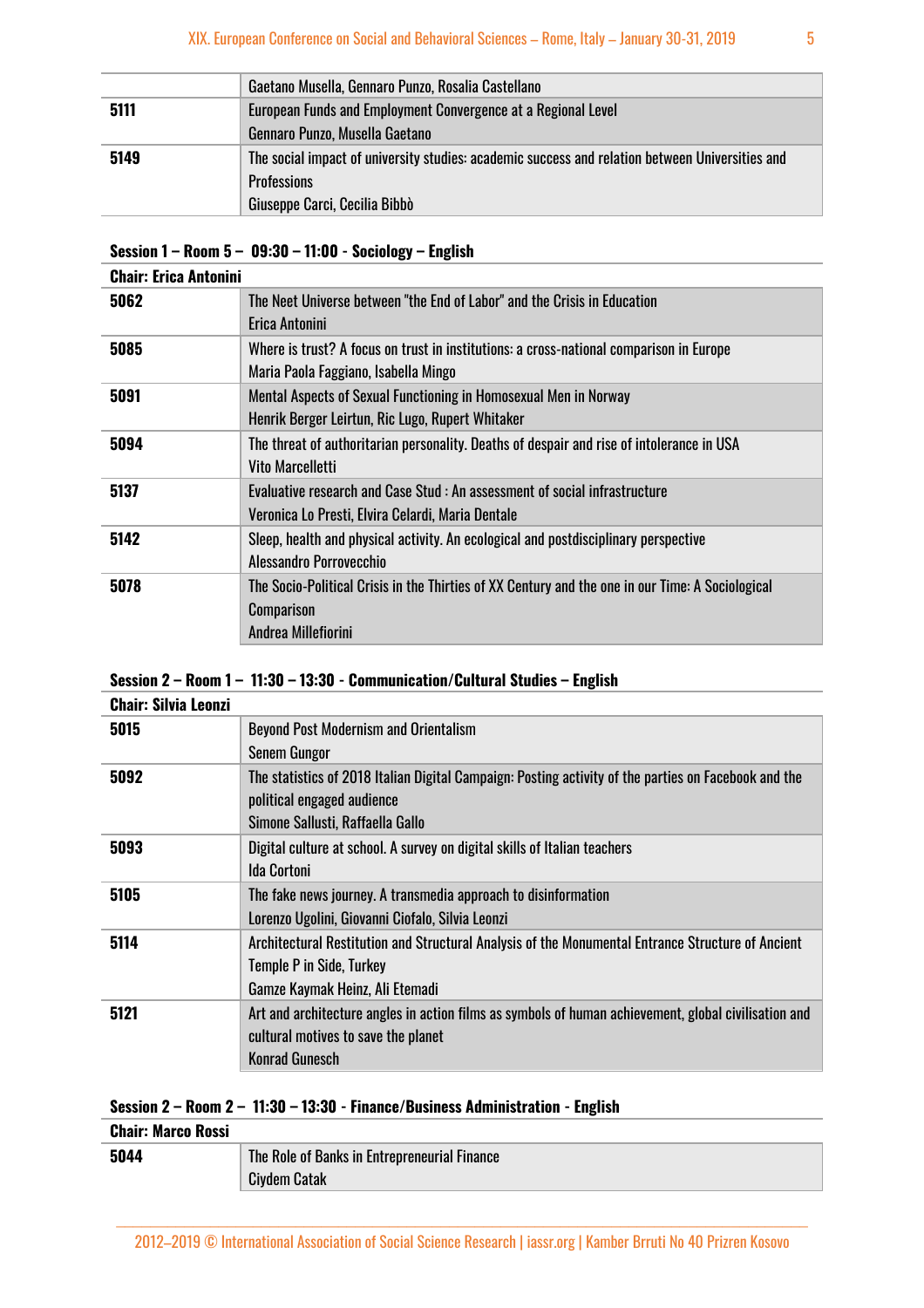| 5045 | Does Islamic Banking Have a Future in Germany? - Survey on German Muslims perceptions<br>Sena Yilmaz, Ciydem Catak |
|------|--------------------------------------------------------------------------------------------------------------------|
|      |                                                                                                                    |
| 5057 | On the policy implications of cannabis consumers' aging                                                            |
|      | <b>Marco Rossi</b>                                                                                                 |
| 5084 | Acquisition determinants: A review of the literature                                                               |
|      | Aysa Ipek Erdogan                                                                                                  |
| 5131 | <b>Employee Consequences of Part-Time Work</b>                                                                     |
|      | Dag Ingvar Jacobsen                                                                                                |
| 5150 | The social map of Europe                                                                                           |
|      | Mariateresa Gammone                                                                                                |
|      |                                                                                                                    |

#### **Session 2 – Room 3 – 11:30 – 13:30 - Education – English**

| 5009<br>Tolerant thanks to technology: 'Global Virtual Classroom' project to promote mutual understanding<br>at Tlemcen University<br>Lamri Chams Eddine<br>5104<br>The American Dream of Mongolian Students<br>Gulsah Tasci, Hasan Arslan<br>5120<br>The evaluation of smart working policies in Italy<br>Sveva Batani<br>5139<br><b>Mobbing to the Teachers</b><br>Nuray Tan Kılıc, Ozlem Bahadiroglu, Yasar Dilber, Hasan Arslan<br>Accountability and laughter in a panel meeting<br>5151<br>Mehmet Ali Icbay | <b>Chair: Nuray Tan Kilic</b> |  |  |
|-------------------------------------------------------------------------------------------------------------------------------------------------------------------------------------------------------------------------------------------------------------------------------------------------------------------------------------------------------------------------------------------------------------------------------------------------------------------------------------------------------------------|-------------------------------|--|--|
|                                                                                                                                                                                                                                                                                                                                                                                                                                                                                                                   |                               |  |  |
|                                                                                                                                                                                                                                                                                                                                                                                                                                                                                                                   |                               |  |  |
|                                                                                                                                                                                                                                                                                                                                                                                                                                                                                                                   |                               |  |  |
|                                                                                                                                                                                                                                                                                                                                                                                                                                                                                                                   |                               |  |  |
|                                                                                                                                                                                                                                                                                                                                                                                                                                                                                                                   |                               |  |  |
|                                                                                                                                                                                                                                                                                                                                                                                                                                                                                                                   |                               |  |  |
|                                                                                                                                                                                                                                                                                                                                                                                                                                                                                                                   |                               |  |  |
|                                                                                                                                                                                                                                                                                                                                                                                                                                                                                                                   |                               |  |  |
|                                                                                                                                                                                                                                                                                                                                                                                                                                                                                                                   |                               |  |  |
|                                                                                                                                                                                                                                                                                                                                                                                                                                                                                                                   |                               |  |  |
|                                                                                                                                                                                                                                                                                                                                                                                                                                                                                                                   |                               |  |  |

#### **Session 2 – Room 4 – 11:30 – 13:30 - International Relations – English**

| <b>Chair: Kıvılcım Romya Bilgin</b> |                                                                                                    |  |
|-------------------------------------|----------------------------------------------------------------------------------------------------|--|
| 5011                                | <b>Comparative Analysis Of Perspectives Of Un And Nato In Peace Operations</b>                     |  |
|                                     | Kıvılcım Romya Bilgin                                                                              |  |
| 5017                                | Re-Analyzing The Causes of War Through The Changing Character of War                               |  |
|                                     | Kivilcim Romya Bilgin                                                                              |  |
| 5040                                | Polemological barometres as as a tool for analyzing wars and armed conflicts                       |  |
|                                     | Milena Palczewska                                                                                  |  |
| 5075                                | ISP responsibility for automated processing of personal data for political communication: the GDPR |  |
|                                     | applicability to social networking platforms.                                                      |  |
|                                     | <b>Emma Garzonio</b>                                                                               |  |
| 5083                                | Polish Armed Forces structure, functions and role                                                  |  |
|                                     | Aleksandra Kapusciak                                                                               |  |
| 5103                                | The fear imagination in the dialectic relationship between symbolic-artistic forms and society     |  |
|                                     | Valentina Faloni                                                                                   |  |

#### **Session 2 – Room 5 – 11:30 – 13:30 - Finance/Business Administration – Turkish**

| <b>Chair: Canatay Hacikoylu</b> |                                                                                                 |  |
|---------------------------------|-------------------------------------------------------------------------------------------------|--|
| 5024                            | Modern problems of regulation of transnational business                                         |  |
|                                 | Allahverdiyeva Muslumat                                                                         |  |
| 5058                            | Factors Affecting Entrepreneurial Intention Among Geographical Regions of Turkey: A Research on |  |
|                                 | <b>Distance Learning Students</b>                                                               |  |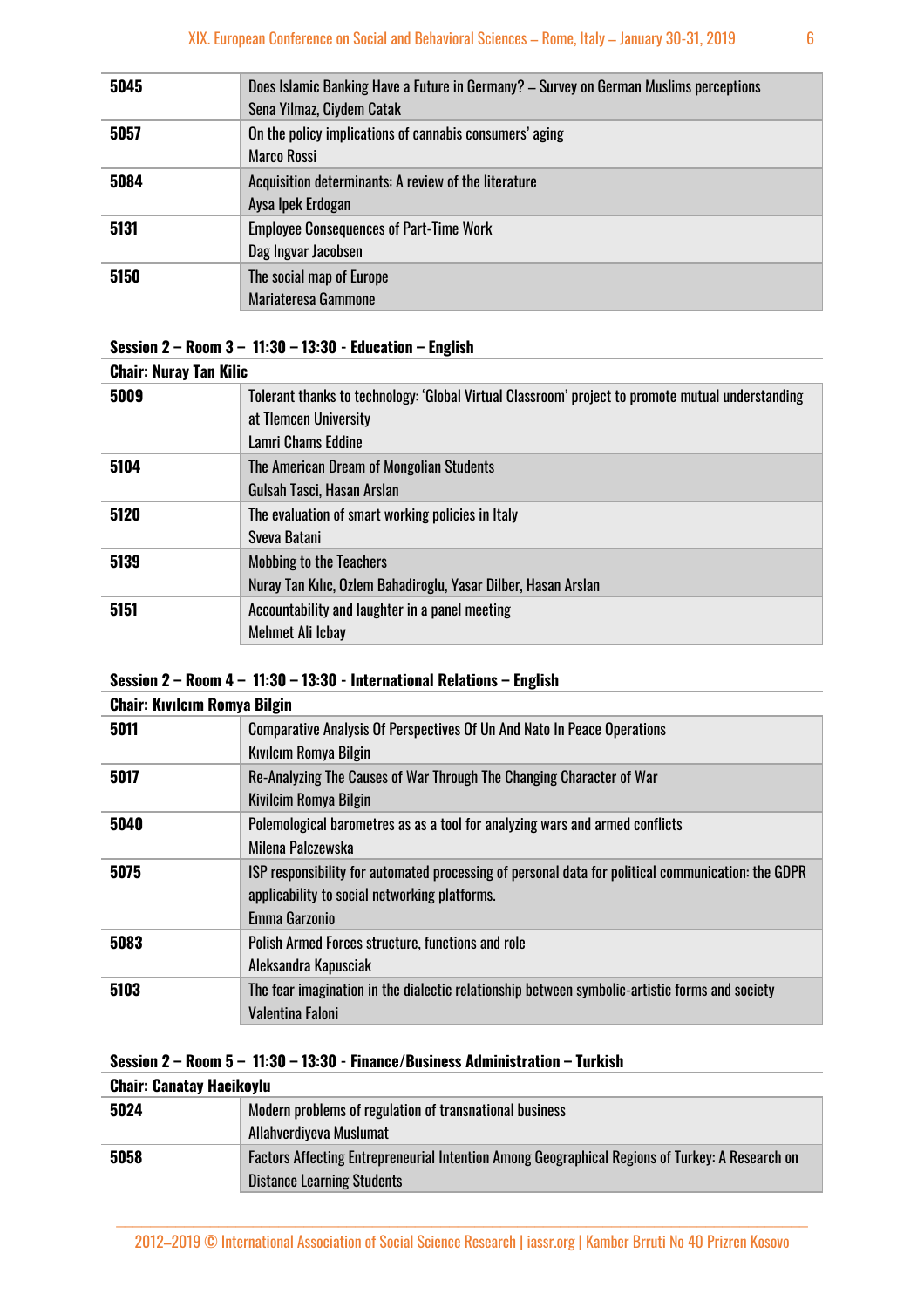|      | Barış Baraz, Alpay Vardar                                                                  |
|------|--------------------------------------------------------------------------------------------|
| 5065 | Import Taxes and Other Financial Liabilities: An Evaluation on Turkey                      |
|      | <b>Canatay Hacikoylu</b>                                                                   |
| 5069 | Lean Manufacturing Applications in Order Based Systems                                     |
|      | Cihat Balcı                                                                                |
| 5117 | Supply Chain Disruptions and Agency Theory: Financial Failures of Suppliers as Agency Cost |
|      | <b>Batuhan Cullu</b>                                                                       |

#### **Session 3 – Room 1 – 14:00 – 16:00 - Education – Turkish**

| <b>Chair: Aysel Güven</b> |                                                                                    |
|---------------------------|------------------------------------------------------------------------------------|
| 5028                      | Teachers' Perceptions Related to the Usability of Subliminal Messages in Education |
|                           | Hasan Arslan, Muzaffer Ozdemir, Meltem Kuscu                                       |
| 5032                      | A qualitative study on the assignment system of school administrators              |
|                           | <b>Aydan Cilasun</b>                                                               |
| 5042                      | The Development And Validation Of Emotional Literacy Skills Scale- Teacher Form    |
|                           | Melek Alemdar, Hüseyin Anılan                                                      |
| 5068                      | <b>Achievement-Oriented Motivation Levels Of University Students</b>               |
|                           | Aysel Güven, Pelin Toktaş, Gülin Feryal Can                                        |
| 5071                      | <b>Investigation of Leisure Attitudes of Primary School Teachers</b>               |
|                           | Ozden Tepekoylu Ozturk, Mumine Soyturk, Yeliz Ilgar                                |
| 5077                      | Attitudes Of University Students Towards Sustainability In Sports                  |
|                           | Yeliz Ilgar Dogan, Ozden Tepekoylu Ozturk, Mustafa Atasoy                          |

#### **Session 3 – Room 2 – 14:00 – 16:00 - Finance/Business Administration – English**

| <b>Chair: Murat Akbalik</b> |                                                                                                       |  |
|-----------------------------|-------------------------------------------------------------------------------------------------------|--|
| 5070                        | Preparation And Implementation Of A Business Model: A Case Study                                      |  |
|                             | Yasemin Acar Uğurlu, Çağla Demir Pali                                                                 |  |
| 5102                        | Labour exploitation and migration of Indian Sikh community in Italy: results of an empirical research |  |
|                             | Eugenia Blasetti                                                                                      |  |
| 5127                        | <b>Camouflaged Workplace Discrimination</b>                                                           |  |
|                             | <b>Cengiz Yılmaz</b>                                                                                  |  |
| 5132                        | Feedback quality and performance in organisations                                                     |  |
|                             | Paola Paiardini, Michalis Drouvelis                                                                   |  |
| 5146                        | Role Of Altman Z-Score When Deciding To Buy Or Sell Equities: BIST Example                            |  |
|                             | Murat Akbalik, Niyazi Berk, Mert Kalyoncu                                                             |  |

#### **Session 3 – Room 3 – 14:00 – 16:00 - Humanities/Cultural Studies – Turkish**

| <b>Chair: Abdullah Türkmen</b> |                                                                                               |
|--------------------------------|-----------------------------------------------------------------------------------------------|
| 5030                           | Interaction Between Generations: The Sosio-Psychological Aspest                               |
|                                | Kamala Salamova, Jeyhun Mammadov, Sevinj Kerimova, Sevar Mirzoyeva                            |
| 5033                           | <b>Counselor Educators And Social Media in Exercise</b>                                       |
|                                | Abdullah Türkmen, Fatma Demircan, Bakhtiyar Aliyev                                            |
| 5034                           | Understanding How Communication Technologies Matter to Youths                                 |
|                                | Abdullah Türkmen, Fatma Demircan, Bakhtiyar Aliyev                                            |
| 5074                           | The Journey Of Apostle Paul From Jerusalem To Rome And His Christology                        |
|                                | <b>Ilbey Dölek</b>                                                                            |
| 5113                           | The Role And The Statu Of Women In New Testament Texts In The Context Of Feminist Christology |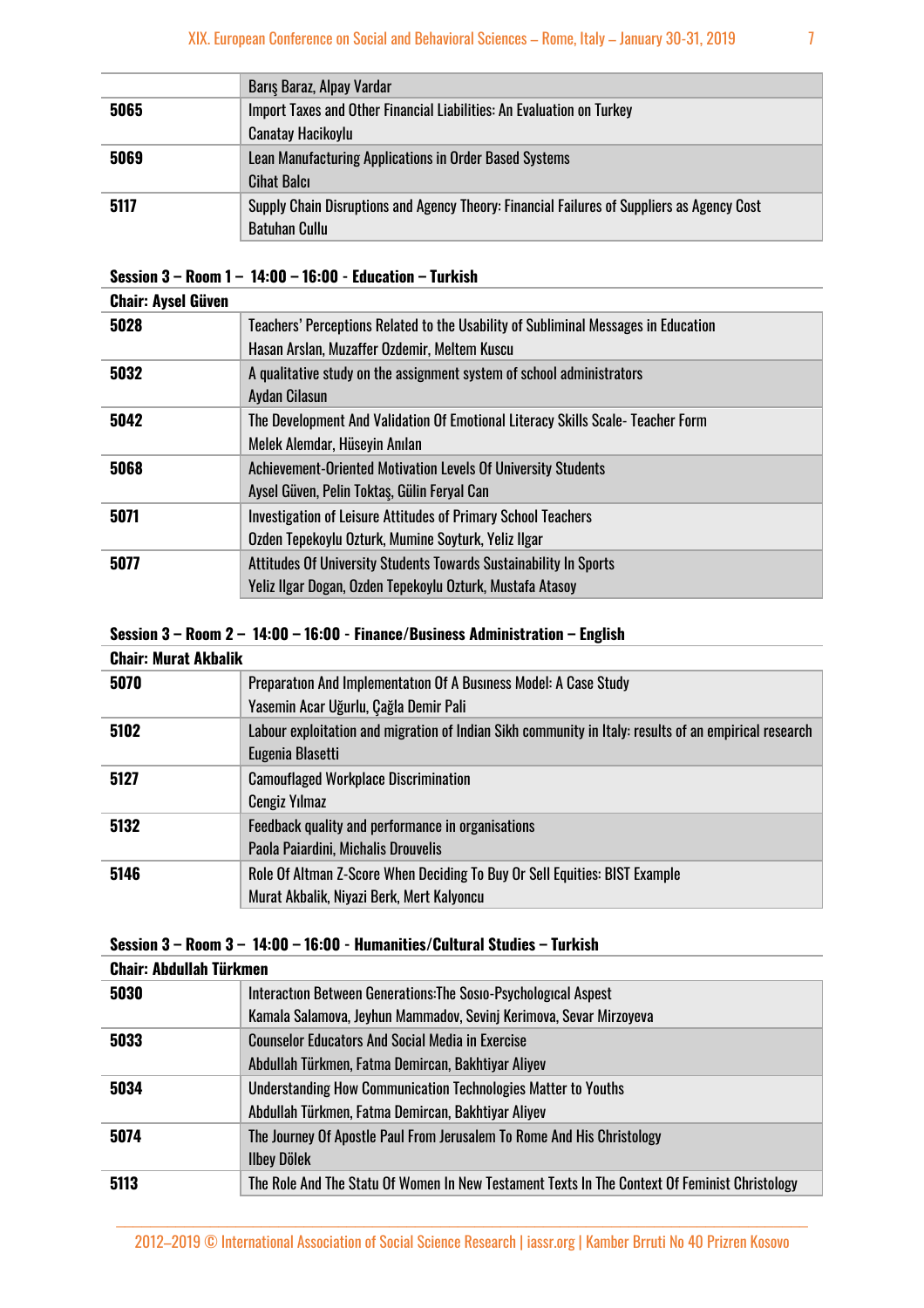Ilbey Dolek

| Session $3 -$ Room $4 - 14:00 - 16:00 -$ Sociology/Philosophy - Turkish |  |
|-------------------------------------------------------------------------|--|
|-------------------------------------------------------------------------|--|

| <b>Chair: Emre Gökalp</b> |                                                                                                                                                                                     |
|---------------------------|-------------------------------------------------------------------------------------------------------------------------------------------------------------------------------------|
| 5013                      | President of the Republic of Azerbaijan Mr. Ilham Aliyev on the implementation of the World<br>Political Multicultural Model in the Scientific Concept of Society's Life Philosophy |
|                           | <b>Khatira Guliyeva</b>                                                                                                                                                             |
| 5007                      | Freedom-Responsibility Relationship in Kant                                                                                                                                         |
|                           | Abdullah Durakoğlu                                                                                                                                                                  |
| 5125                      | <b>Stories of Agency Women On The Liminality</b>                                                                                                                                    |
|                           | <b>Ferhan Gunduz</b>                                                                                                                                                                |
| 5133                      | Important Finds from the Excavation at Amorium                                                                                                                                      |
|                           | <b>Zeliha Demirel Gokalp</b>                                                                                                                                                        |
| 5134                      | The Role of "Otherness" in the formation of Football Fan Identities in Turkey: Fan Identities of                                                                                    |
|                           | Anatolian Football Teams and (the image of) Byzantine as the Other                                                                                                                  |
|                           | Emre Gökalp                                                                                                                                                                         |

|  |  |  | Session 3 – Room 5 – 14:00 – 16:00 - Communication/Social Sciences - Turkish |
|--|--|--|------------------------------------------------------------------------------|
|--|--|--|------------------------------------------------------------------------------|

| <b>Chair: Serpil Karlidag</b> |                                                                                                        |  |
|-------------------------------|--------------------------------------------------------------------------------------------------------|--|
| 5022                          | Dede Korkut Kitabı'ndaki Kökez Kelimesinin Okunuşu, Kökeni ve Yapısı Üzerine                           |  |
|                               | Erol Öztürk                                                                                            |  |
| 5039                          | Between Translation And Adaptation: The Imaginary Invalid, Meraki And Evhami                           |  |
|                               | <b>Deniz Depe</b>                                                                                      |  |
| 5046                          | The Grammaticalisation Process of Adequacy Verbs in Historical Turkic Languages                        |  |
|                               | <b>Buket Nur Kırmızıgul</b>                                                                            |  |
| 5047                          | Variety in Interpretations of "Felicity (Saada)" notion in the Medieval Islamic East                   |  |
|                               | Samira Mammadova                                                                                       |  |
| 5053                          | Cyber-attacks from the political economy perspective and Turkey                                        |  |
|                               | Serpil Karlidag, Selda Bulut                                                                           |  |
| 5080                          | Optative Category in The Turkic Language Within the Contex of The Verb iste- "to want"                 |  |
|                               | Esin Agca                                                                                              |  |
| 5129                          | Breaking points of national political discourse: A study of political speeches of Recep Tayyip Erdoğan |  |
|                               | <b>Elif Yılmazlı</b>                                                                                   |  |

#### **Session 3 – Room 6 – 14:00 – 16:00 - Law – Turkish**

| <b>Chair: Haluk Toroslu</b> |                                                                                            |
|-----------------------------|--------------------------------------------------------------------------------------------|
| 5043                        | The Limitations Of Right To Strike In Turkey                                               |
|                             | <b>Banu Uckan Hekimler</b>                                                                 |
| 5048                        | <b>Protection Of Brand Rights</b>                                                          |
|                             | Diğdem Goç Gurbuz                                                                          |
| 5064                        | Reflections on Insurance Premium Incentives in 2018 in Turkey                              |
|                             | Abdurrahman Ilhan Oral                                                                     |
| 5108                        | Chemical Castration and Its Role and Effectiveness as a Measure to Prevent Sexual Offences |
|                             | <b>Haluk Toroslu</b>                                                                       |
| 5118                        | Three Hundred Years After His Birth: Cesare Beccaria, Again                                |
|                             | <b>Devrim Gungor</b>                                                                       |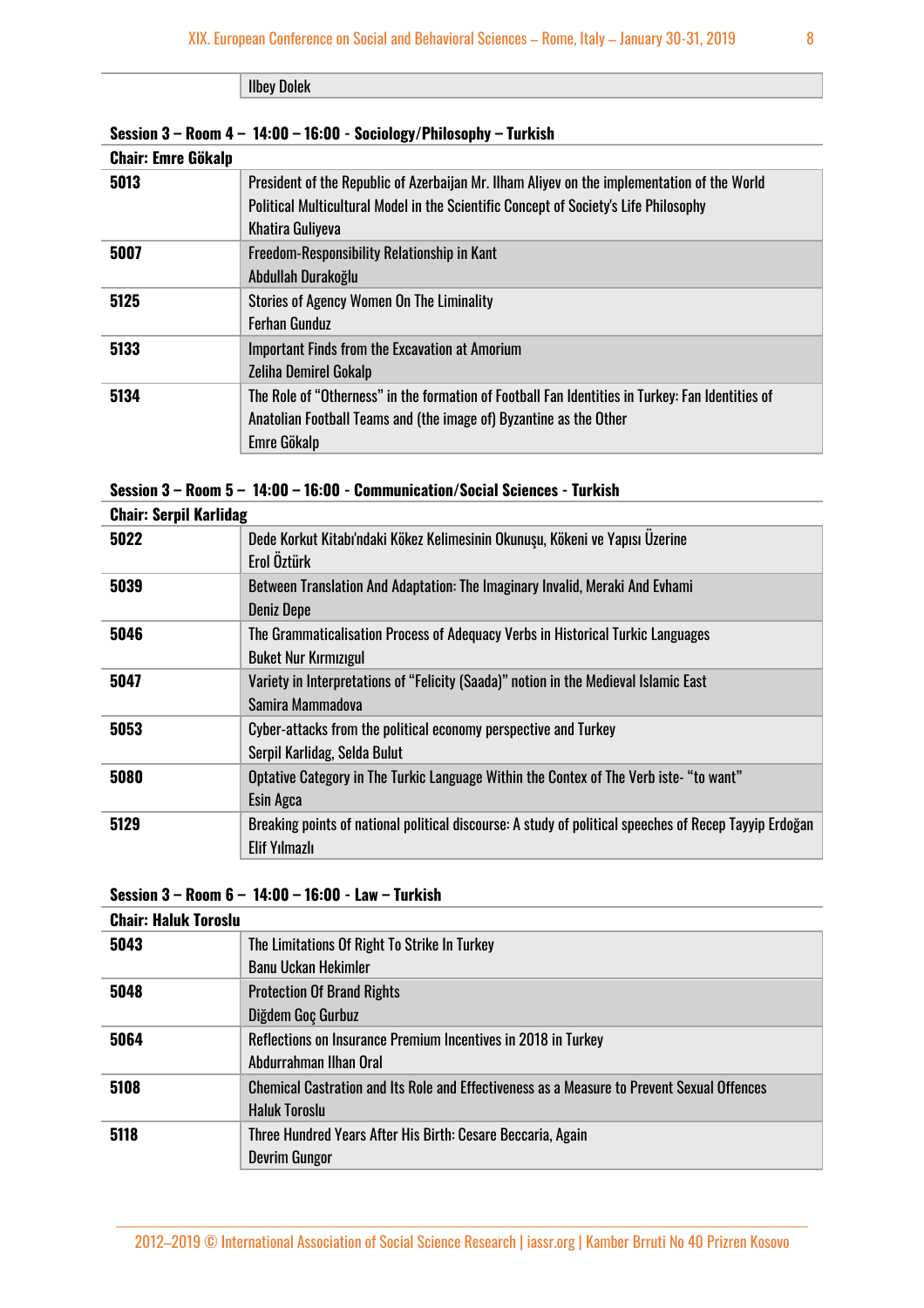| <b>Chair: Bertan Akyol</b> |                                                                                                   |
|----------------------------|---------------------------------------------------------------------------------------------------|
| 5023                       | The European Union's Immigration Policy: Past, Present, Future.                                   |
|                            | Leonora Zoto                                                                                      |
| 5029                       | Pedogogical Psychological Faktors That Affect The Develoment Of Child Personality In The Villages |
|                            | Logated In The War Zone                                                                           |
|                            | Aytecin Mammadova, LalaAliyeva, Adigozelova Shalala, Kuliyeva Shahnaz                             |
| 5060                       | Males judge their interpersonal environment as less competent when they are exposed to round      |
|                            | shapes                                                                                            |
|                            | <b>Yasuto Okamura</b>                                                                             |
| 5072                       | ICTs and online communities: on the use of netnography to study some "deep web" phenomena         |
|                            | potentially dangerous for adolescents.                                                            |
|                            | Myriam Caratù                                                                                     |
|                            |                                                                                                   |

#### **Session 4 – Room 1 – 15:00 – 17:00 - Virtual – English**

#### **Session 4 – Room 2 – 15:00 – 17:00 - Virtual - English**

| <b>Chair: Alper Çalıkoglu</b> |                                                                                                |
|-------------------------------|------------------------------------------------------------------------------------------------|
| 5128                          | The monolingual dictionaries in Albania, an analysis of their beginnings                       |
|                               | Oljana Merkuri (Papa)                                                                          |
| 5140                          | The Neo-Medieval Europe and the Concept of Empire                                              |
|                               | Aleksandra Spalinska                                                                           |
| 5145                          | New Medievalism in Political Theory: Political Interpretations of Sacrum and Profanum          |
|                               | Aleksandra Spalinska                                                                           |
| 5147                          | The Effect of Employees' Autonomy Level On Their Performance: A Field Research In The Light Of |
|                               | <b>Transactional Analysis</b>                                                                  |
|                               | <b>Buket Kilic, Olca Surgevil Dalkilic</b>                                                     |

#### **Session 4 – Room 3 – 15:00 – 17:00 - Virtual – Turkish**

| <b>Chair: Mehmet Ulutas</b> |                                                                                                |
|-----------------------------|------------------------------------------------------------------------------------------------|
| 5003                        | <b>Temporary Protection Regulation of Turkey</b>                                               |
|                             | <b>Elif Uzun</b>                                                                               |
| 5010                        | Working Life at the Sea: Protection of Seafarers' Health in the light of No. 164 Convention on |
|                             | International Labor Organization                                                               |
|                             | Esra Dundar Aravacık                                                                           |
| 5018                        | Application Of Technology Acceptance Model In E-Learning                                       |
|                             | <b>Burcu Öngen Bilir</b>                                                                       |
| 5088                        | Assesment Of "Science And Technology From The View Of Highly Talented Students" Project        |
|                             | Financed By Tubitak Under 4004 Nature And Science Schools Program                              |
|                             | Duygu Vargör Vural, Jale İpek                                                                  |
| 5090                        | Students' Opinions Concerning The Sufficiency Of Classroom Management Of Lecturers At The      |
|                             | Faculty Of Education Girne American University In Turkish Republic Of North Cyprus             |
|                             | Sukran Aganbas, Ozgur Batur                                                                    |
|                             |                                                                                                |

#### **Session 4 – Room 4 – 15:00 – 17:00 - Virtual – Turkish**

#### **Chair: Ozgur Batur**

| 5098 | Usage of Digital Monitoring Technologies (Cookies) in Turkish, Romanian and Russian Internet |
|------|----------------------------------------------------------------------------------------------|
|      | Journalism: Comparative Privacy and Practice Criteria                                        |
|      | Olga Untila Kaplan                                                                           |